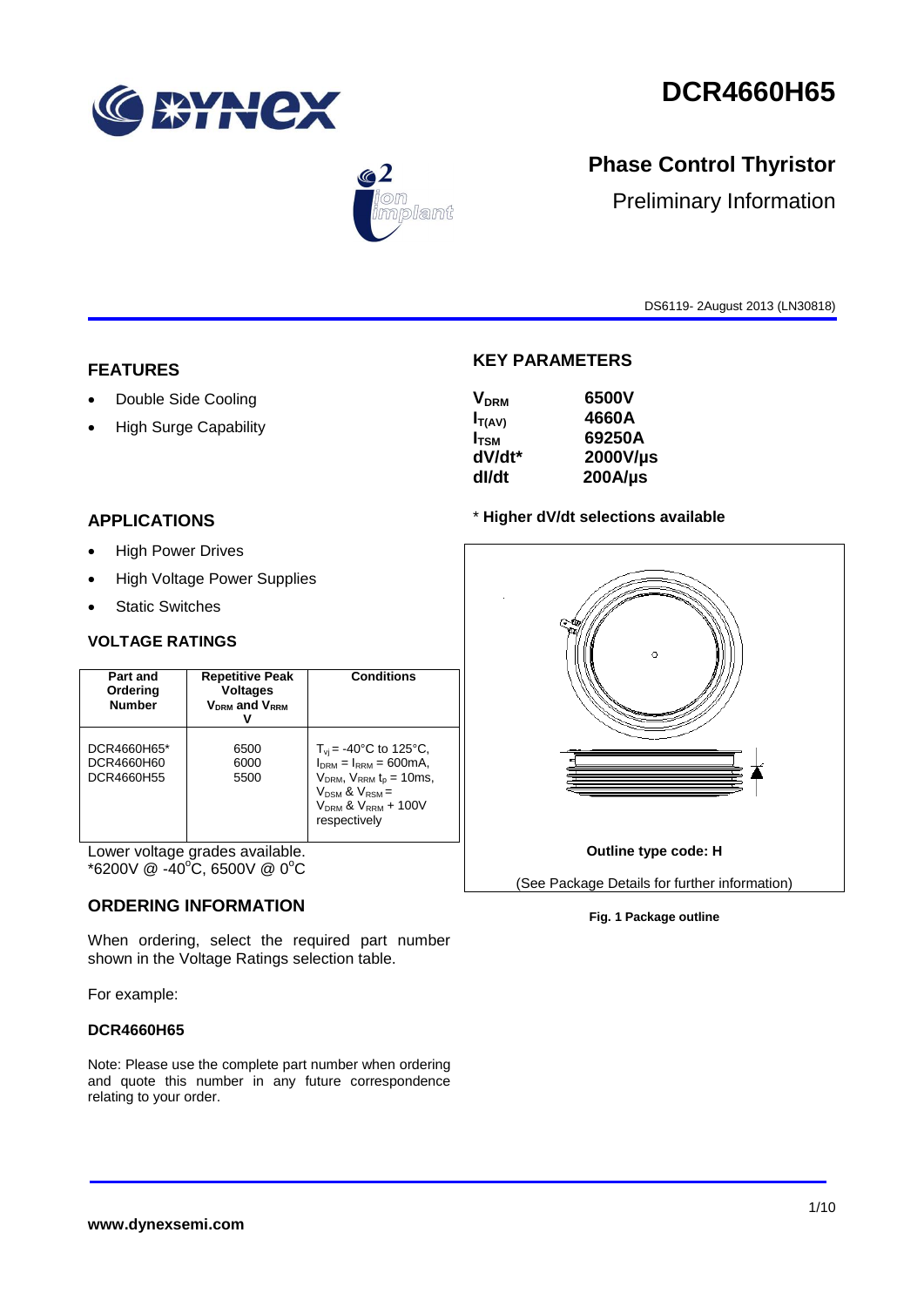



## **CURRENT RATINGS**

**Tcase = 60°C unless stated otherwise**

| Symbol              | <b>Parameter</b>                     | <b>Test Conditions</b>   | Max. | <b>Units</b> |
|---------------------|--------------------------------------|--------------------------|------|--------------|
|                     | <b>Double Side Cooled</b>            |                          |      |              |
| $I_{T(AV)}$         | Mean on-state current                | Half wave resistive load | 4660 | Α            |
| I <sub>T(RMS)</sub> | <b>RMS</b> value                     | -                        | 7320 | Α            |
| Iт                  | Continuous (direct) on-state current | -                        | 6850 | Α            |

#### **SURGE RATINGS**

| Symbol       | <b>Parameter</b>                        | <b>Test Conditions</b>                           | Max.  | <b>Units</b>      |
|--------------|-----------------------------------------|--------------------------------------------------|-------|-------------------|
| <b>I</b> TSM | Surge (non-repetitive) on-state current | 10ms half sine, $T_{\text{case}} = 125^{\circ}C$ | 69.25 | kA                |
| $l^2t$       | $I2t$ for fusing                        | $V_R = 0$                                        | 24.0  | MA <sup>2</sup> s |

## **THERMAL AND MECHANICAL RATINGS**

| Symbol                         | <b>Parameter</b>                      | <b>Test Conditions</b>      |             | Min.                     | Max.     | <b>Units</b> |
|--------------------------------|---------------------------------------|-----------------------------|-------------|--------------------------|----------|--------------|
| $R_{th(j-c)}$                  | Thermal resistance – junction to case | Double side cooled          | DC          |                          | 0.004255 | °C/W         |
|                                |                                       | Single side cooled          | Anode DC    | ٠                        | 0.008    | °C/W         |
|                                |                                       |                             | Cathode DC  | $\blacksquare$           | 0.0093   | °C/W         |
| $R_{th(c-h)}$                  | Thermal resistance – case to heatsink | Clamping force 135.0kN      | Double side | ٠                        | 0.0009   | °C/W         |
|                                |                                       | (with mounting compound)    | Single side | $\overline{\phantom{0}}$ | 0.0018   | °C/W         |
| $T_{\rm\scriptscriptstyle VI}$ | Virtual junction temperature          | <b>Blocking VDRM / VRRM</b> |             |                          | 125      | °C           |
| ${\mathsf T}_{\text{stg}}$     | Storage temperature range             |                             |             | $-55$                    | 125      | °C           |
| $F_m$                          | Clamping force                        |                             |             | 120                      | 155      | kN           |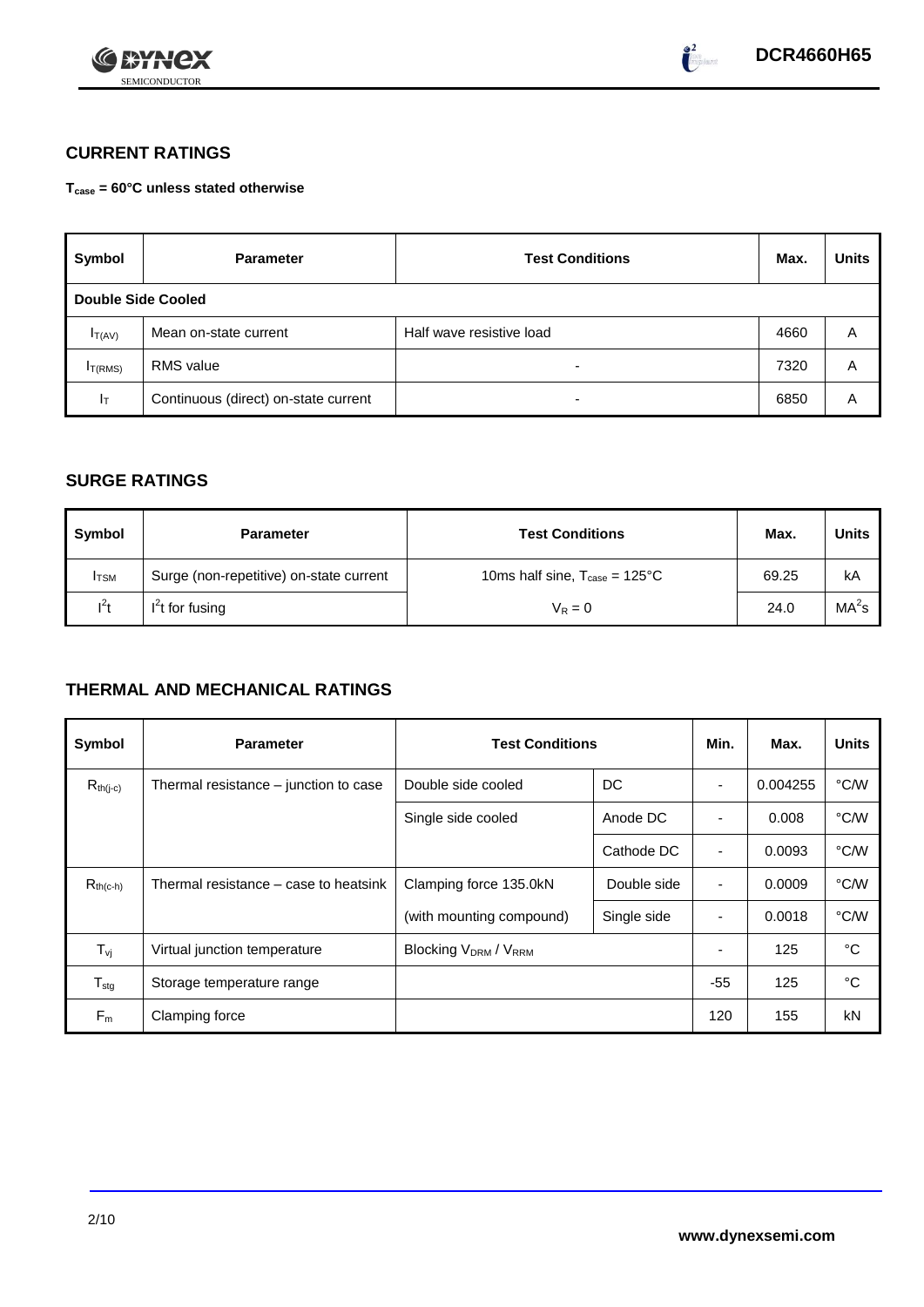



## **DYNAMIC CHARACTERISTICS**

| Symbol            | <b>Parameter</b>                              | <b>Test Conditions</b>                                                  |                 | Min.                     | Max.   | <b>Units</b> |
|-------------------|-----------------------------------------------|-------------------------------------------------------------------------|-----------------|--------------------------|--------|--------------|
| <b>IRRM</b> /IDRM | Peak reverse and off-state current            | At $V_{RRM}/V_{DRM}$ , $T_{case} = 125^{\circ}C$                        |                 | ÷,                       | 600    | mA           |
| dV/dt             | Max. linear rate of rise of off-state voltage | To 67% $V_{DRM}$ , T <sub>j</sub> = 125°C, gate open                    |                 | $\overline{\phantom{0}}$ | 2000   | $V/\mu s$    |
| dl/dt             | Rate of rise of on-state current              | From 67% $V_{DRM}$ to 2x $I_{T(AV)}$                                    | Repetitive 50Hz | $\overline{\phantom{a}}$ | 200    | $A/\mu s$    |
|                   |                                               | Gate source 30V, 10 $\Omega$ ,                                          | Non-repetitive  |                          | 500    | $A/\mu s$    |
|                   |                                               | $t_r$ < 0.5µs, T <sub>i</sub> = 125°C                                   |                 |                          |        |              |
| $V_{T(TO)}$       | Threshold voltage - Low level                 | 500 to 4000A at $T_{\text{case}} = 125^{\circ}C$                        |                 | $\blacksquare$           | 1.03   | $\vee$       |
|                   | Threshold voltage - High level                | 4000 to 8000A at $T_{\text{case}} = 125^{\circ}C$                       |                 | ä,                       | 1.08   | $\vee$       |
| $r_{\text{T}}$    | On-state slope resistance - Low level         | 500A to 4000A at $T_{\text{case}} = 125^{\circ}C$                       |                 | ä,                       | 0.18   | $m\Omega$    |
|                   | On-state slope resistance - High level        | 4000A to 8000A at $T_{\text{case}} = 125^{\circ}$ C                     |                 | $\overline{\phantom{0}}$ | 0.1675 | $m\Omega$    |
| $t_{gd}$          | Delay time                                    | $V_D = 67\%$ V <sub>DRM</sub> , gate source 30V, 10 $\Omega$            |                 |                          | 3      | μs           |
|                   |                                               | $t_r = 0.5 \mu s$ , $T_i = 25^{\circ}C$                                 |                 |                          |        |              |
| $t_{q}$           | Turn-off time                                 | $I_T = 3000A$ , $T_i = 125^{\circ}C$ ,<br>$V_R = 200V$ , dl/dt = 1A/µs, |                 |                          | 700    | μs           |
|                   |                                               | $dV_{DR}/dt = 20V/\mu s$ linear                                         |                 |                          |        |              |
| $Q_{S}$           | Stored charge                                 | $I_T = 3000A$ , $T_i = 125^{\circ}C$ , dl/dt - 1A/µs,                   |                 | 3700                     | 9000   | μC           |
| $I_{RR}$          | Reverse recovery current                      | $V_{\text{Rpeak}}$ ~3900V, $V_R$ ~ 2600V                                |                 | 45                       | 79     | A            |
| $I_L$             | Latching current                              | $T_i = 25^{\circ}C$ , $V_D = 5V$                                        |                 | ä,                       | 3      | A            |
| Īн                | Holding current                               | $T_i = 25^{\circ}C$ , $R_{G-K} = \infty$ , $I_{TM} = 500A$ , $I_T = 5A$ |                 |                          | 300    | mA           |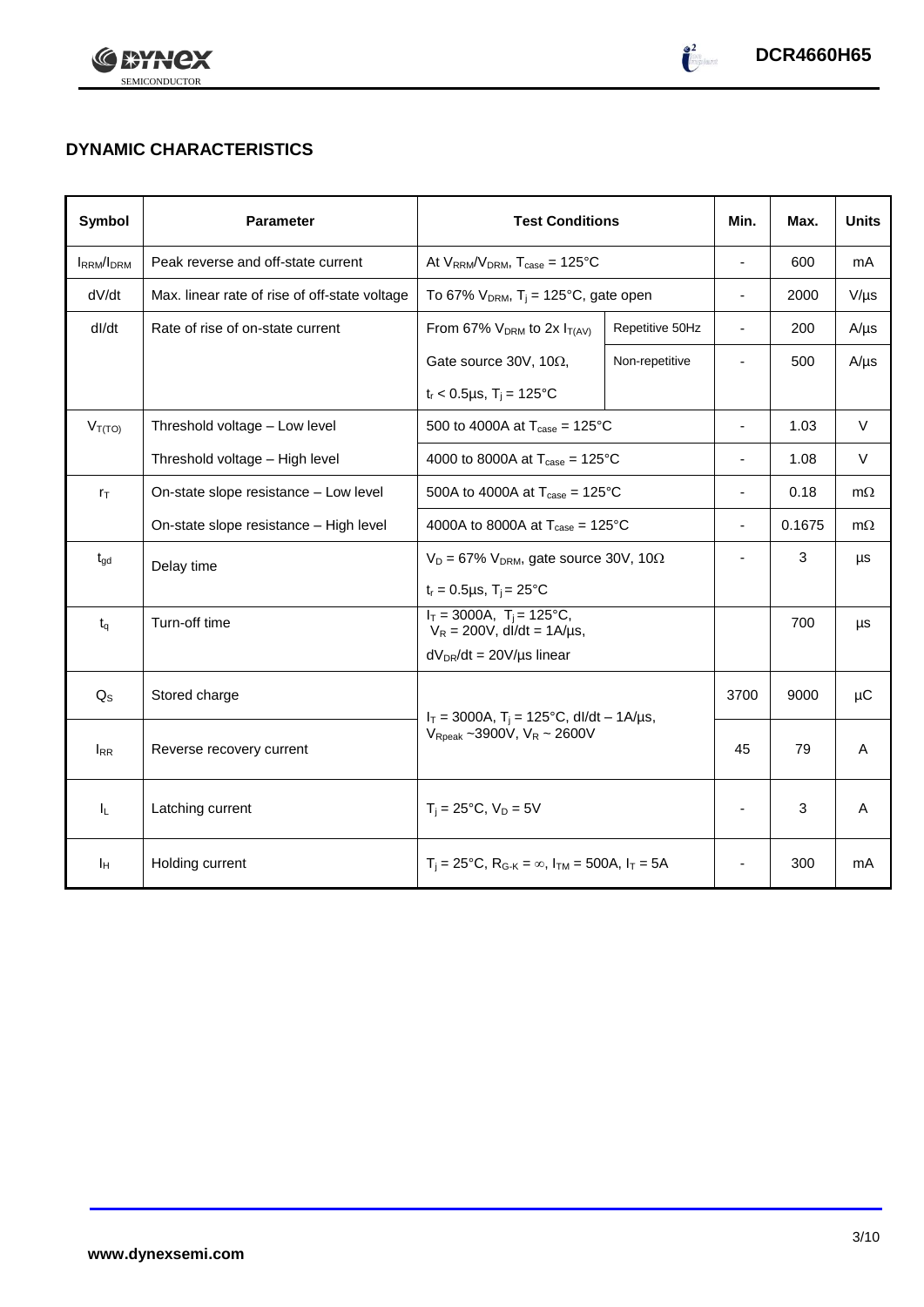

## **GATE TRIGGER CHARACTERISTICS AND RATINGS**

| Symbol       | <b>Parameter</b>         | <b>Test Conditions</b>                       | Max. | Units |
|--------------|--------------------------|----------------------------------------------|------|-------|
| $V$ GT       | Gate trigger voltage     | $V_{DRM}$ = 5V, $T_{case}$ = 25°C            | 1.5  |       |
| $\rm V_{GD}$ | Gate non-trigger voltage | At 50% $V_{DRM}$ , $T_{case} = 125^{\circ}C$ | 0.4  |       |
| Iст          | Gate trigger current     | $V_{DRM} = 5V$ , $T_{case} = 25^{\circ}C$    | 350  | mA    |
| lgp          | Gate non-trigger current | At 50% $V_{DRM}$ , $T_{case} = 125^{\circ}C$ | 10   | mA    |

#### **CURVES**

SEMICONDUCTOR

72X



**Fig.2 Maximum & minimum on-state characteristics**

$$
V_{TM} = A + Bln (l_T) + C.l_T + D.\sqrt{l_T}
$$
  
\n
$$
B = 0.043281
$$
  
\n
$$
C = 0.000160
$$
  
\n
$$
D = 0
$$

 $V_{TM}$  **EQUATION** Where  $A = 0.751026$ B = 0.043281  $D = 0$ these values are valid for  $T_j = 125^{\circ}C$  for  $I_T$  500A to 8000A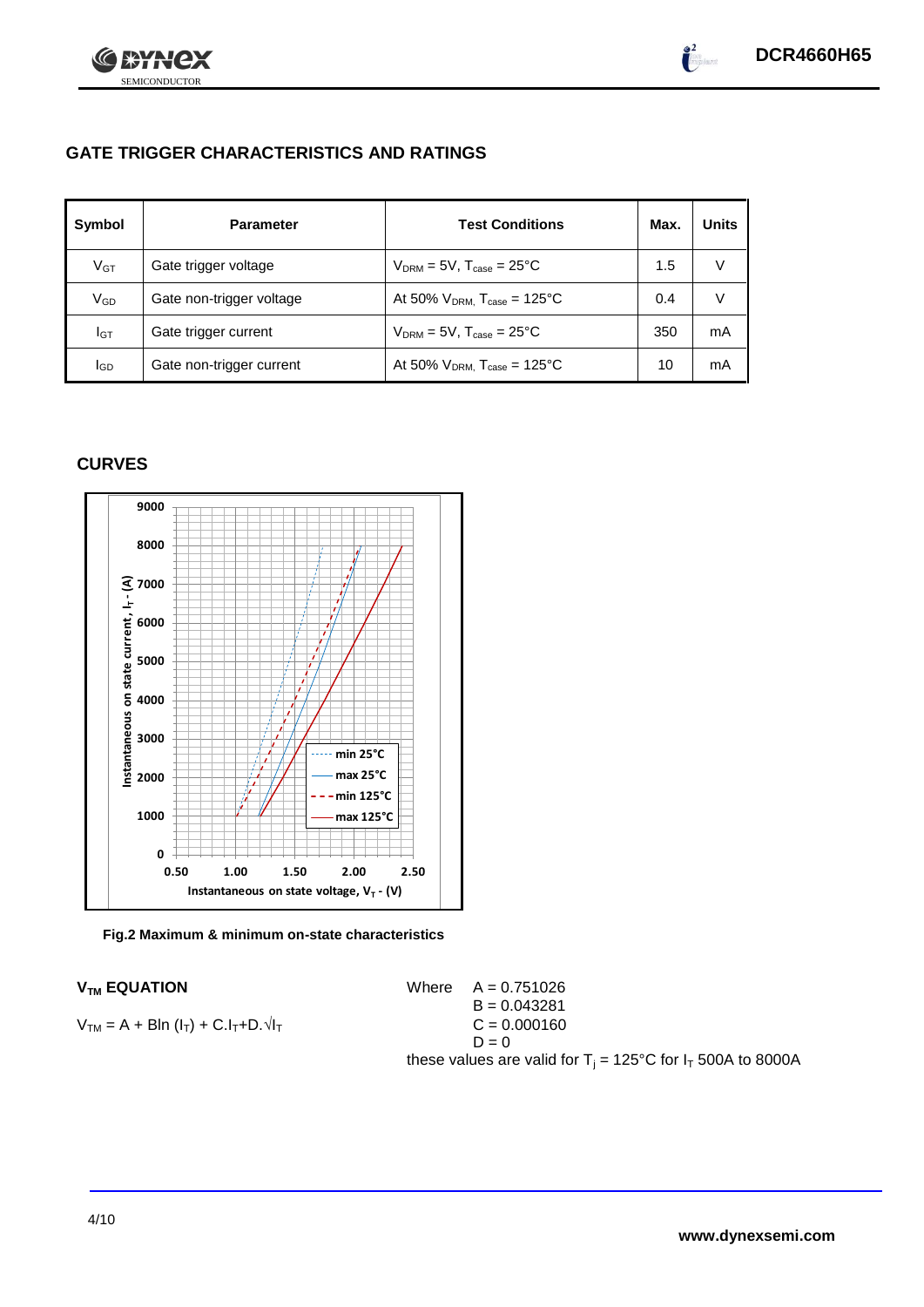



**Fig.5 Maximum permissible heatsink temperature, double side cooled – sine wave**

**Fig.6 On-state power dissipation – rectangular wave**

**DCR4660H65**

 $\frac{1}{2}$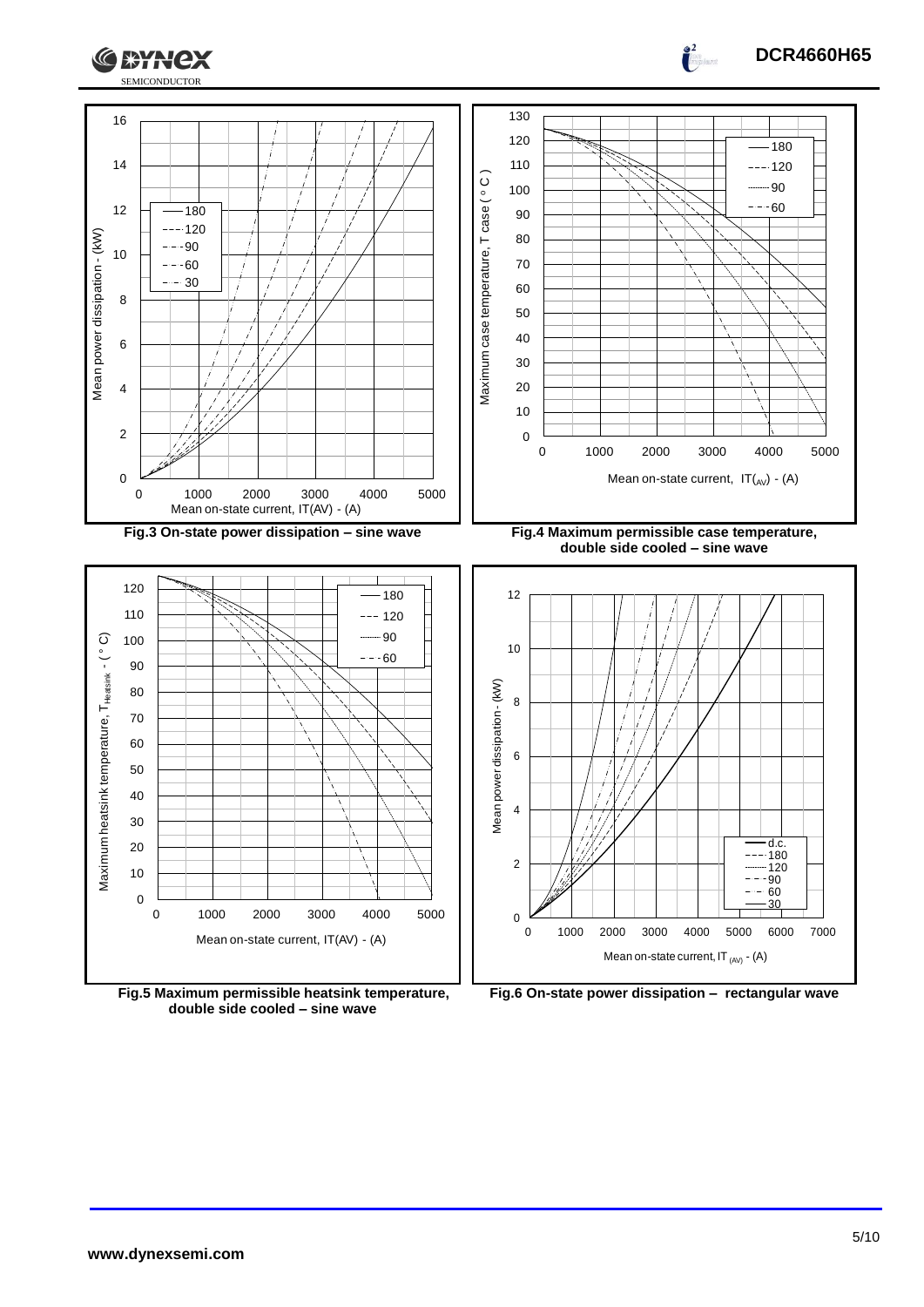

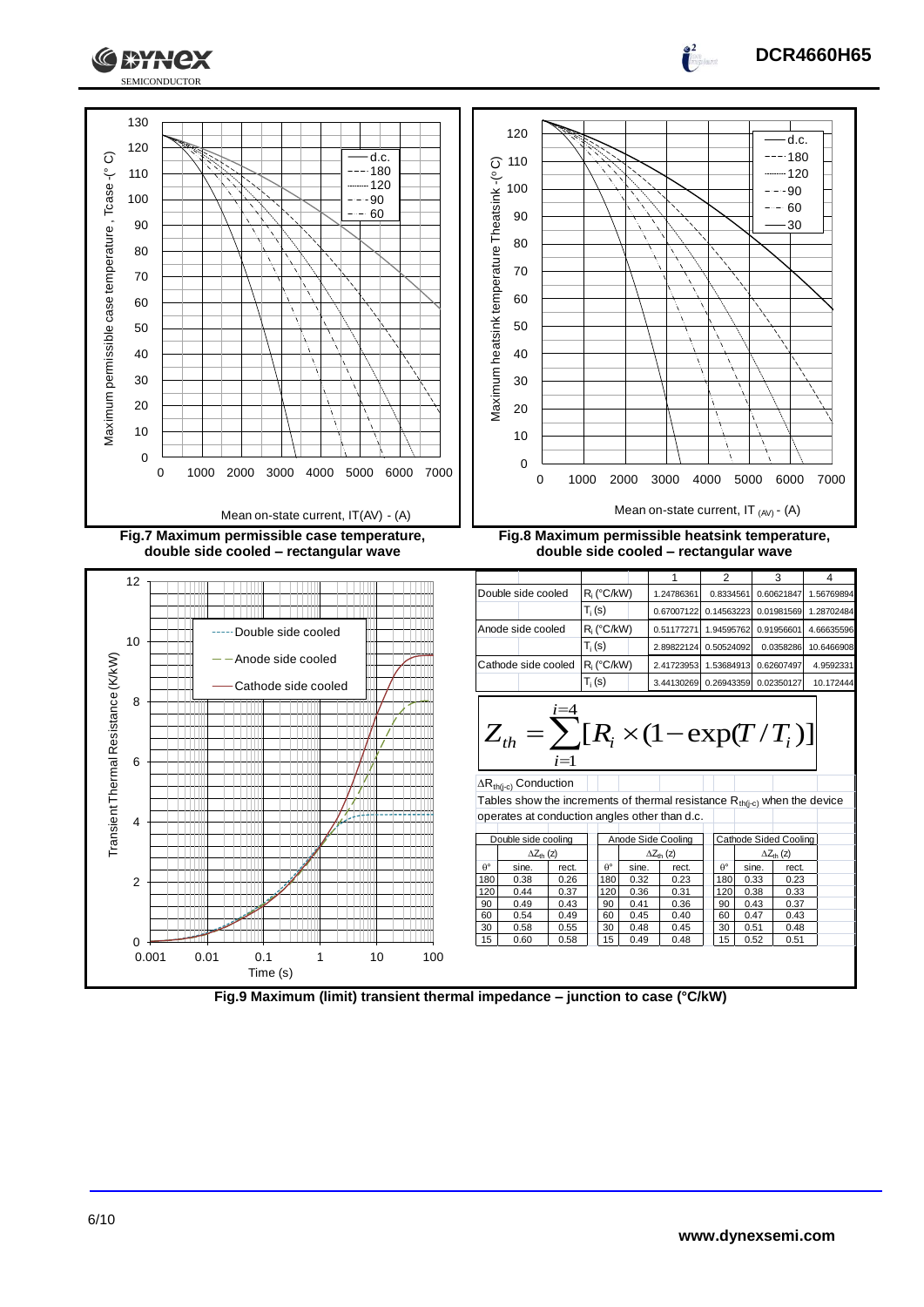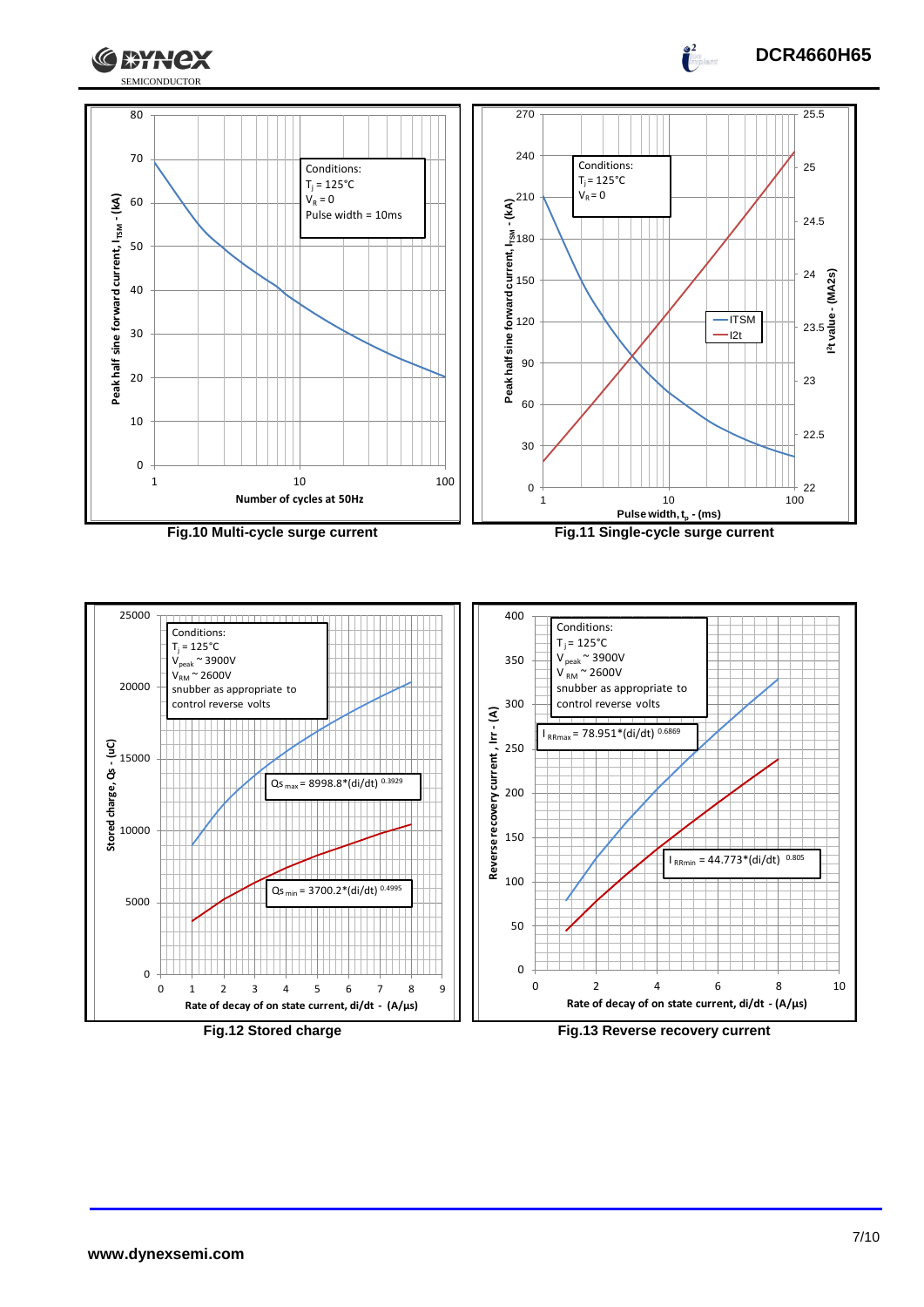





**Fig. 15 Gate characteristics**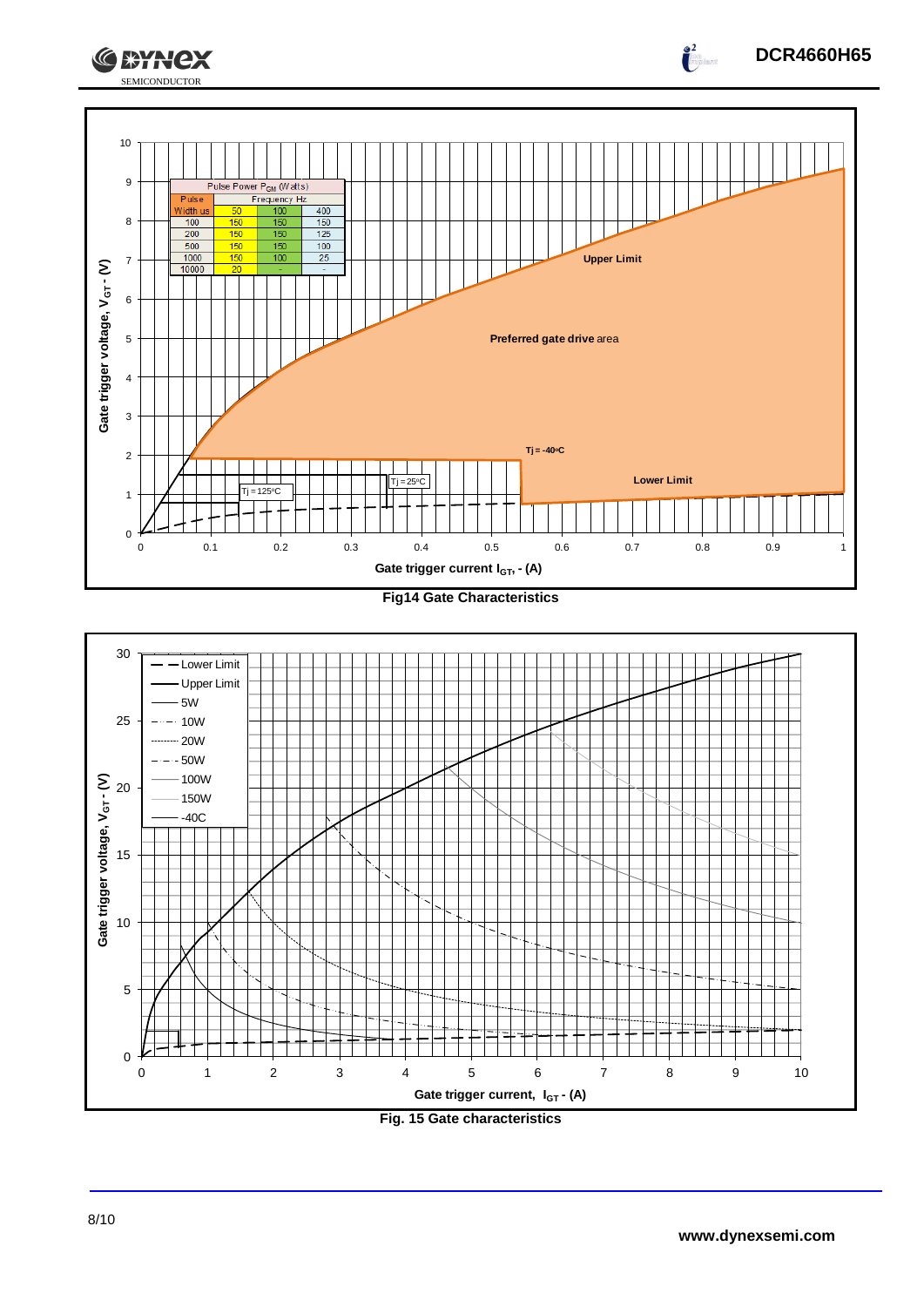

 $\int_{0}^{2}$ 

## **PACKAGE DETAILS**

For further package information, please contact Customer Services. All dimensions in mm, unless stated otherwise. DO NOT SCALE.

|                             | Maximum                          | Minimum             | 3rd ANGLE PREJECTION $\cdot \overbrace{\Theta} \cdot \overbrace{\hspace{1cm}}$<br>DO NOT SCALE<br>IF IN DOUBT ASK                                                                |  |  |
|-----------------------------|----------------------------------|---------------------|----------------------------------------------------------------------------------------------------------------------------------------------------------------------------------|--|--|
|                             |                                  | Thickness Thickness |                                                                                                                                                                                  |  |  |
| Device                      | (mm)                             | (mm)                |                                                                                                                                                                                  |  |  |
| DCRxxxxH42                  | 35.15                            | 34.28               | HOLE 03.60 X 4.00<br>DEEP (IN BOTH<br>ELECTRODES)                                                                                                                                |  |  |
| DCRxxxxH52                  | 35.27                            | 34.4                |                                                                                                                                                                                  |  |  |
| DCR4420H65                  | 35.3                             | 34.7                |                                                                                                                                                                                  |  |  |
| <b>DCR4660H65</b>           | 35.3                             | 34.7                | 20" OFFSET<br>(NOMINAL)<br>TO GATE TUBE                                                                                                                                          |  |  |
| DCRxxxxH85                  | 35.65                            | 35.05               | $\infty$<br>$\overline{+}$<br>6.35<br>0170±0.3<br>Ø115 NOM.<br>$\frac{8}{2}$<br>CATHODE<br>$\overline{\omega}$ 1.5<br>$\frac{1}{2}$<br>GATE<br>Ø115 NOM.<br>- ANODE<br>Ø161 MAX. |  |  |
|                             |                                  |                     | Lead length: 420mm                                                                                                                                                               |  |  |
|                             | Lead terminal connector: M4 ring |                     |                                                                                                                                                                                  |  |  |
| Package outline type code:H |                                  |                     |                                                                                                                                                                                  |  |  |

**Fig.16 Package outline**